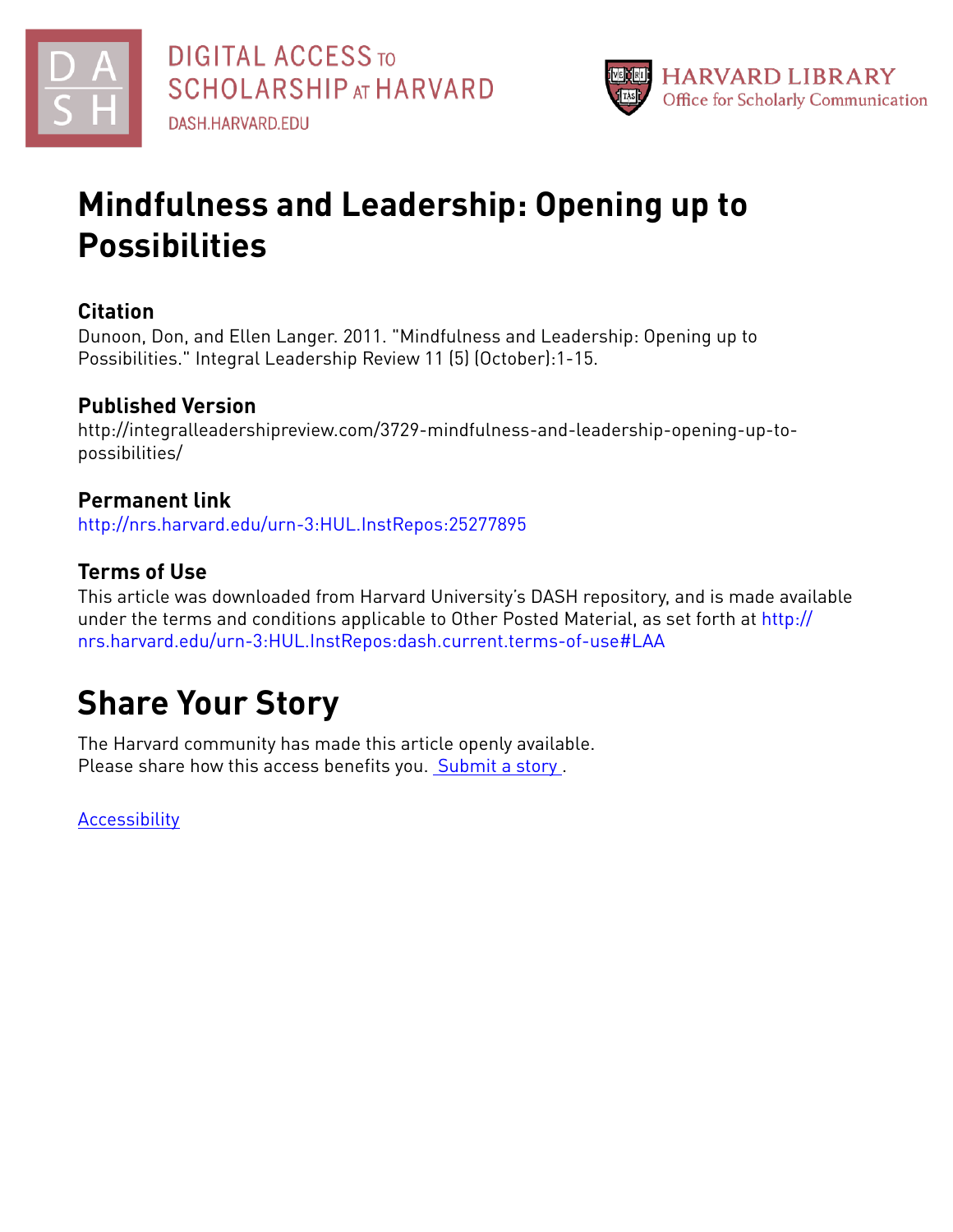# **Articles from Integral [Leadership](http://integralleadershipreview.com) Review**

## **[Mindfulness](http://integralleadershipreview.com/3729-mindfulness-and-leadership-opening-up-to-possibilities) and Leadership: Opening up to Possibilities**

2011-11-01 10:11:58 Don Dunoon and Ellen Langer

Don Dunoon and Ellen Langer



Don Dunoon



Ellen Langer

A challenge for those of us who want to exercise leadership is to step beyond the obvious, to discern more broadly and keenly the factors bearing on an issue, to be more receptive to divergent perspectives and novel information, and to be more mindful. To be mindful is not simply to be a thoughtful, open-minded individual. Most of us think we are generally observant, open, and receptive to new information and ideas; but how true is this in specific instances? How attentive are we to what others are communicating? How well can we discern what is novel and unique in particular circumstances? To what degree are we alert to the perceptual filters, mindsets, and experiences we bring to the problems with which we deal? In our interactions with others, how adept are we in communicating so as to foster mutual understanding and learning?

Mindfulness has a dynamic quality. When we are mindful, we notice what is new or different in the particular context, whether in the external environment or in our own reactions and responses. We allow ourselves to openly receive different signals, including signals that are faint or at odds with our previous experience. The accent is on perceiving directly, without immediately analyzing, categorizing, or judging. Ideally, we are able to just notice and hold an observation and to stay with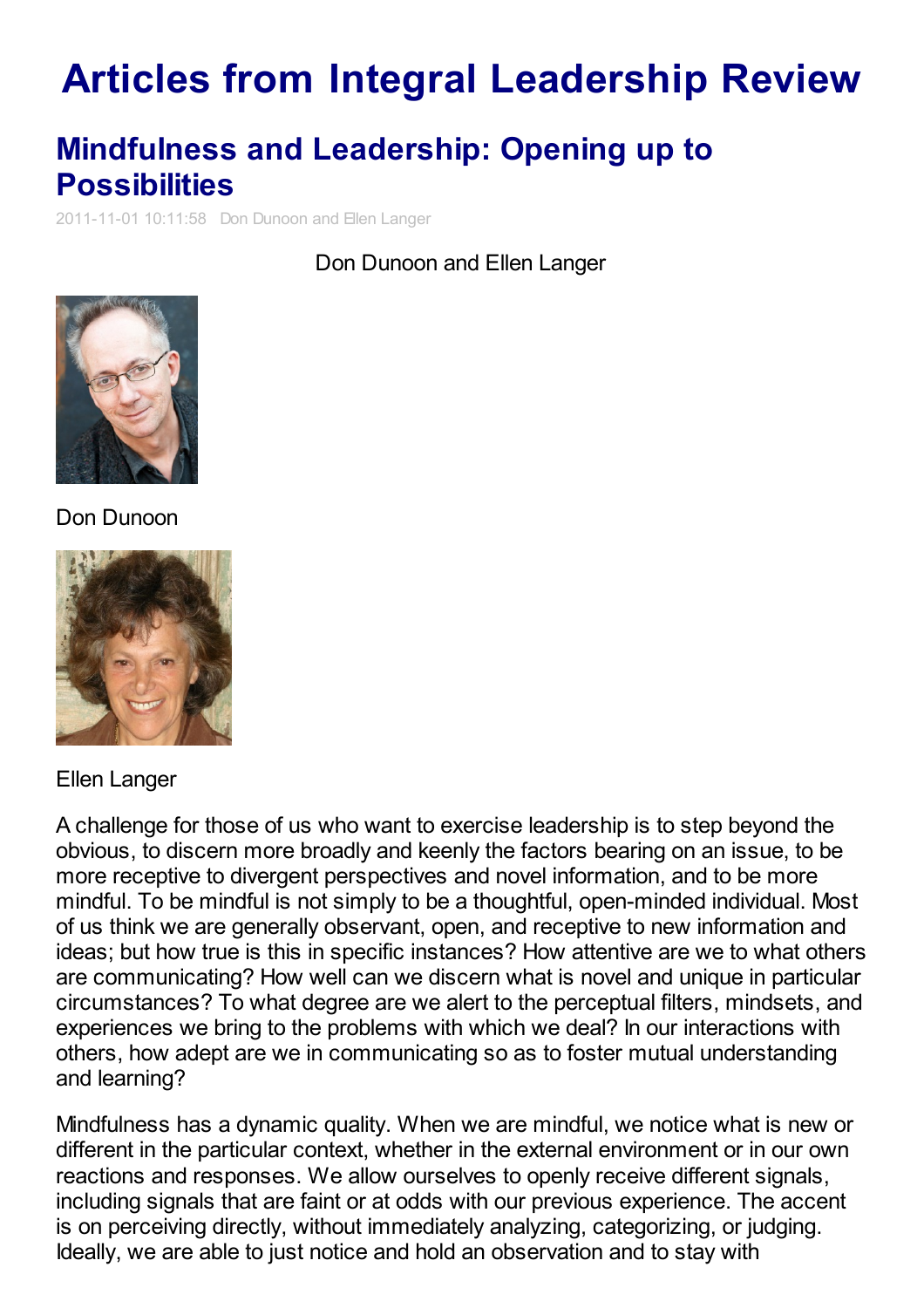uncertainty as to its meaning and significance. Noticing is not only characteristic of a mindful orientation, but noticing begets mindfulness. When we let ourselves take in new information and experience we are more likely to be grounded in the present, sensitive to context, aware of change and uncertainty, and attuned to possibility.

Mindfulness, as we use the term, refers not to particular spiritual, contemplative, or therapeutic traditions or practices. Our usage is grounded primarily in the Western scientific tradition and draws on 30 years of research by one of us (Langer) into mindfulness in a variety of settings. Our framing of leadership emphasizes in-themoment interventions, whether by formal leaders or others, toward building shared understandings to enable change with contentious—messy—problems. This is a departure from established approaches that tend to be grounded in concerns about who exercises leadership and the relationships between the actors, whether in conventional leader-follower configurations or more contemporary variants.

Here we take three aspects of mindfulness and use them as lenses to consider leadership while focusing on actions to make headway with contentious problems. The three aspects are not clearly delineated categories; each flows into the other. They are different ways of looking at the same thing:

- Alertness to multiple perspectives;
- Active self-reappraisal; and
- Attentiveness to our use of language.

The concept of mindfulness can also help to reveal fresh perspectives on the subject of leadership itself. We suggest that the concept of leadership we describe is ordinarily mostly hidden from view by the dominance of conventional assumptions, such as that leaders and only leaders exercise leadership. In recognizing and lifting aside these assumptions—without necessarily rejecting them altogether—we may be able to catch glimpses of this different form. Mindfulness is in good measure about noticing and contemplating possibilities. This may lead to the possibility of a quite different form of leadership.

## **Alertness to Multiple Perspectives**

*The other directors just don't get it," says Michael, the treasurer of a metropolitan golf club. "Unless we change our financial strategy we'll almost certainly go under within 18 months. I've shown my co-directors the numbers time and again, but they don't want to face the realities. Usually I at least get some argument, but in the last meeting most of them just sat there in virtual silence. These people are timeservers. They've been on the board too long and they want to preserve the club as it was. What's weird is that they're successful business people.*

Sometimes our truth seems obvious and inescapable. Why can't others grasp it? What we see may well be true. The golf club could indeed be at risk of failing, but other realities might warrant consideration as well; such as what the other directors think, believe, and feel but are not declaring. When dealing with a problem, it can be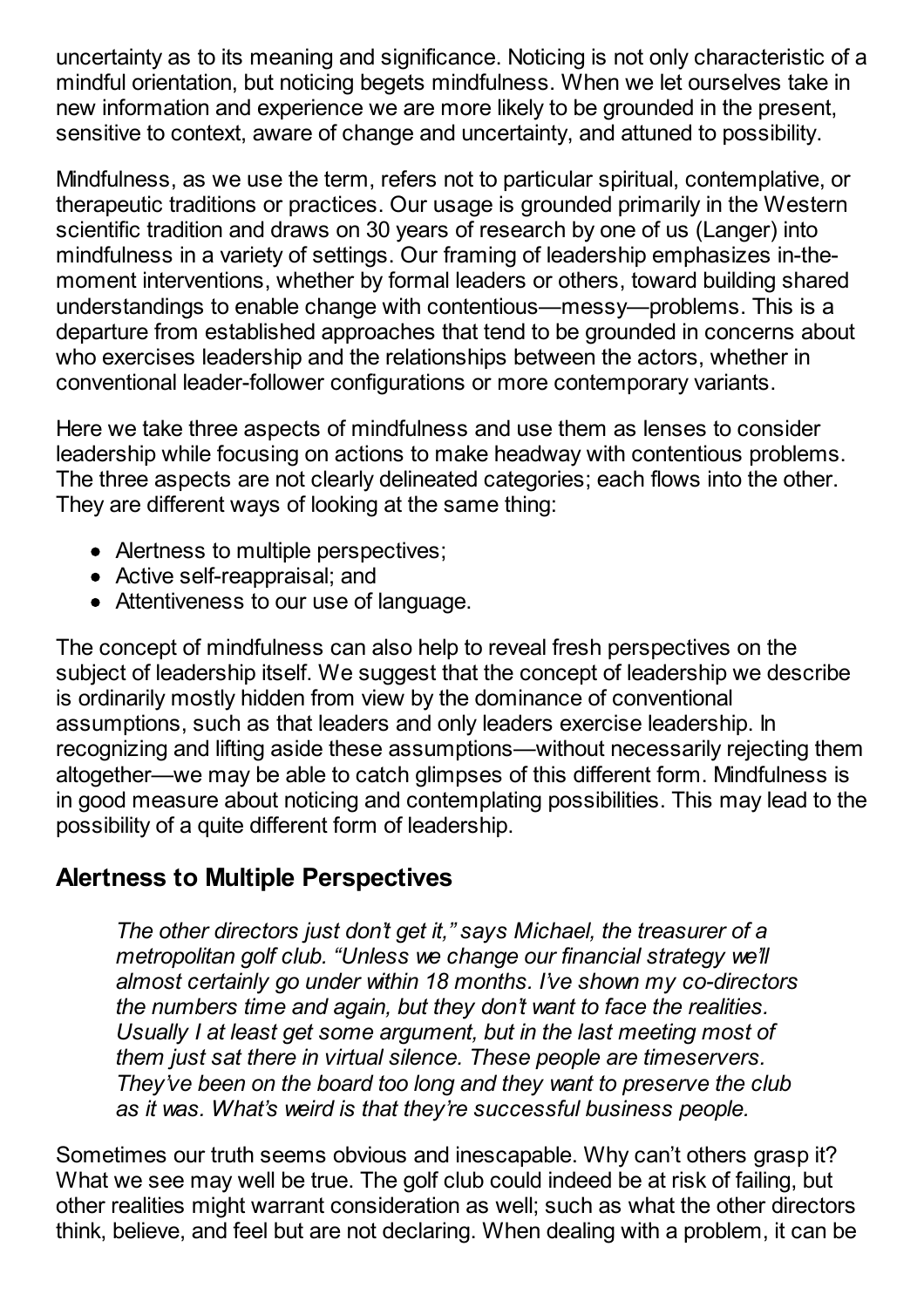easy to assume that it can be understood from a single perspective—our own. Yet most issues, and especially those for which leadership is required, are contentious. These problems are seen differently by different stakeholders. There is more than one view; there is no single correct analysis or solution to be revealed. While the educated among us pay lip service to the idea that sensible alternative perspectives exist, the belief often `goes by the wayside in any particular instance. It is as if we were saying, "After all, if I were wrong, I would change my mind." By not *actively* considering alternatives, however, we keep ourselves blind to choices we might otherwise accept or incorporate into our existing views. We remain mindless and oblivious to being so. Thus, we are frequently in error but rarely in doubt.

Any contentious issue can be thought of as having an explicit, visible side and an implicit, hidden side. Think of an iceberg. The explicit side represents aspects of the problem that are observable or measurable. With the golf club issue, examples could include the club's revenue and cost projections, trends in member numbers, behaviors that the directors and others demonstrate, and even the actual words they use. The hidden, below-the-waterline side of the problem represents latent mental resources that interested parties hold but for whatever reasons don't speak to directly. The implicit side is the territory of unstated—possibly unconscious assumptions, interests, feelings, and knowledge. It represents an immense source of potential intelligence for working through the problem.

In our golf club example, we might presume that each of the other directors—as seasoned business people—has relevant knowledge and experience to contribute to discussions of the club's financial future. They may not have spoken up at the last meeting but there is potentially experience and insight to be tapped. Leadership work, from this perspective, entails drawing out and scrutinizing some of the group's underlying intelligence and integrating it with the more tangible, above-the-waterline, resources relevant to the problem. A key aim of such leadership work is to help everyone involved gain a grounded understanding of both the issue as it presently exists as well as of a preferred future with it resolved. This is critical if the underlying aspects are to be dealt with and symptomatic fixes avoided. Working in this way to tap the hidden intelligence of the various stakeholders almost invariably implies dealing with disquiet and defensiveness. We are looking into and making explicit matters that people ordinarily tend to keep to themselves. A critical challenge, then, is to avoid unduly creating a threat and maintaining safety for ourselves and others.

One key is to allow ourselves to notice without immediately judging; to pay attention to what is directly observable and discernable in the situation as distinct from being an inference or drawing a conclusion. When we work from observation we are less likely to get caught up in making judgments that antagonize others. Furthermore, we reduce the risks of becoming captive to one line of analysis to the exclusion of different logics.

When we practice leadership mindfully we are able, in particular moments, to put the quality of our interactions ahead of task accomplishment. Part of what is implied here is to give the others involved our full attention. If we are to learn from them, we need to be present, attuned to what they are communicating to us—rather than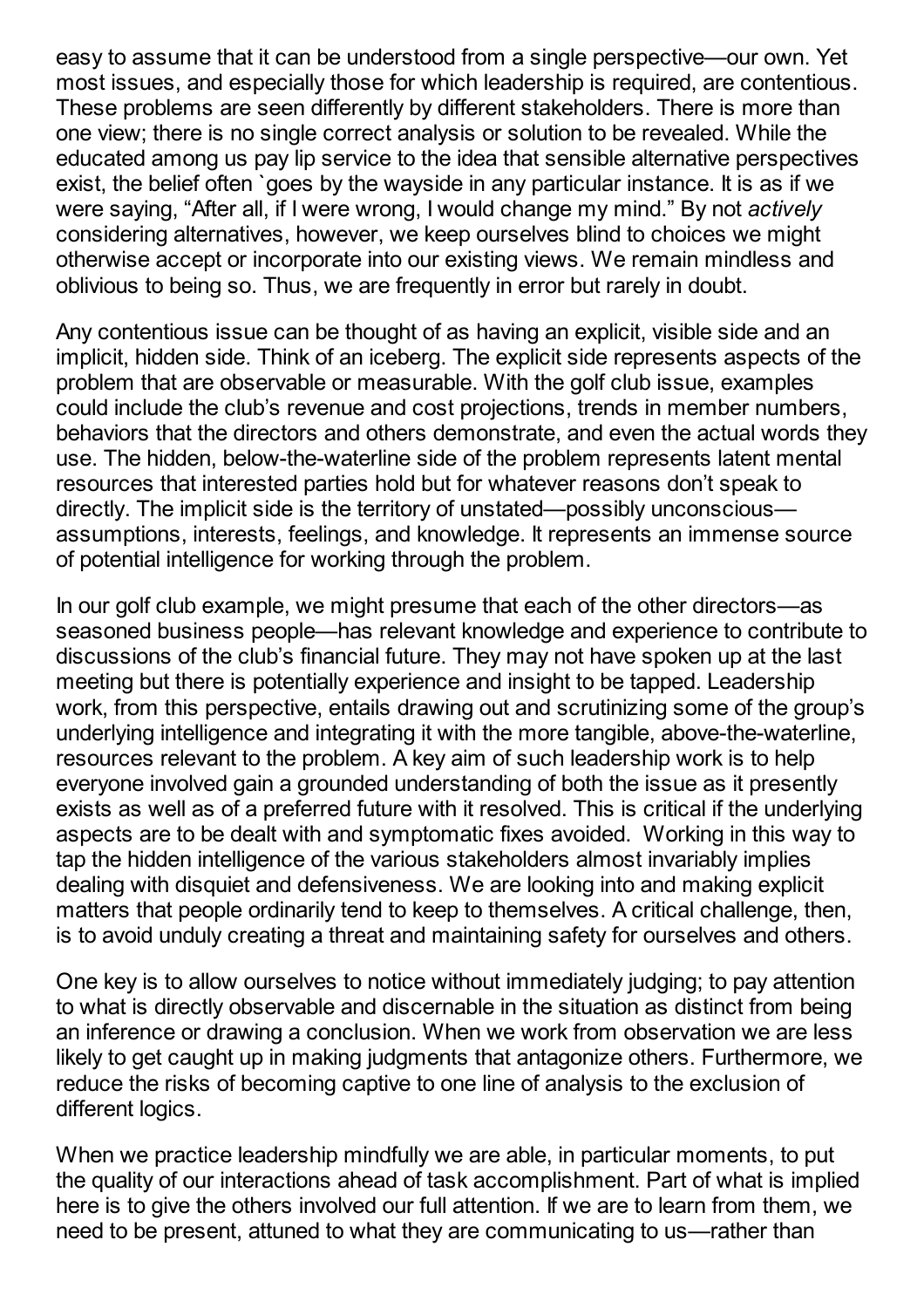letting our thinking run ahead or focusing on particular strategies or actions we might want to put in place.

Of course, we do need to interpret; to make sense of what others are saying and doing. The challenge is to do this in a way that is mindful and allows possibilities to emerge. A critical element here is to assume that the others we are dealing with are capable of being reasonable. Their views will not make a lot of sense to us unless we actively try to switch perspectives and make them sensible. To the people concerned there probably is an underlying rationale, even if it has not been explicitly stated. If we assume unreasonableness, we in effect close off opportunities for learning from others.

Another key is in using questions to foster learning and understanding. When we are caught up in trying to pursue our own analyses and strategies, we are likely to use questions in a purely tactical sense, if at all. We might seek to confirm that others accept our analysis, or we might ask their opinion regarding a proposed solution. Asking questions to foster learning is a different approach. We frame our questions to connect with what we perceive is being communicated to us. This might involve clarifying or deepening our understanding of what others are saying—or even challenging their thinking. The key is being present with them. Our questions are geared to what they are saying or doing rather than attuned to pursuing our own line of analysis.

Actively working with multiple perspectives in the exercise of leadership poses special challenges for those in formal roles of authority. For instance, it can be easy to assume that others, including those in lower-ranked positions, will openly express what is on their minds regarding an issue. This is a risky assumption. People might, for example, be worried about upsetting or antagonizing the person with the greater, or more directly relevant, authority. Such concerns could lead them to hold back or soft-pedal relevant knowledge, feelings, and experience. When this happens, the person in authority potentially misses out on feedback and insights that might inform their thinking about directions and strategies—and he/she could be unaware that this restraint is occurring. To the extent that the authority figure senses that others are unconvinced about a proposed change, that individual may be prompted to step up their efforts at persuasion. This could in turn result in further suppression of relevant mental content.

Exercising leadership mindfully in working with multiple perspectives implies that we can choose what to observe and, as far as possible without judgment, put the quality of interaction as a higher priority than task achievement in particular instances, contemplate what might be real to a reasonable stakeholder, and ask questions to learn. We also allow that common defensive practices may make it difficult for people to speak up, particularly in hierarchical environments. When we exercise leadership in these ways, we may be surprised at how different perspectives on the problem can appear.

#### **Active Self-Reappraisal**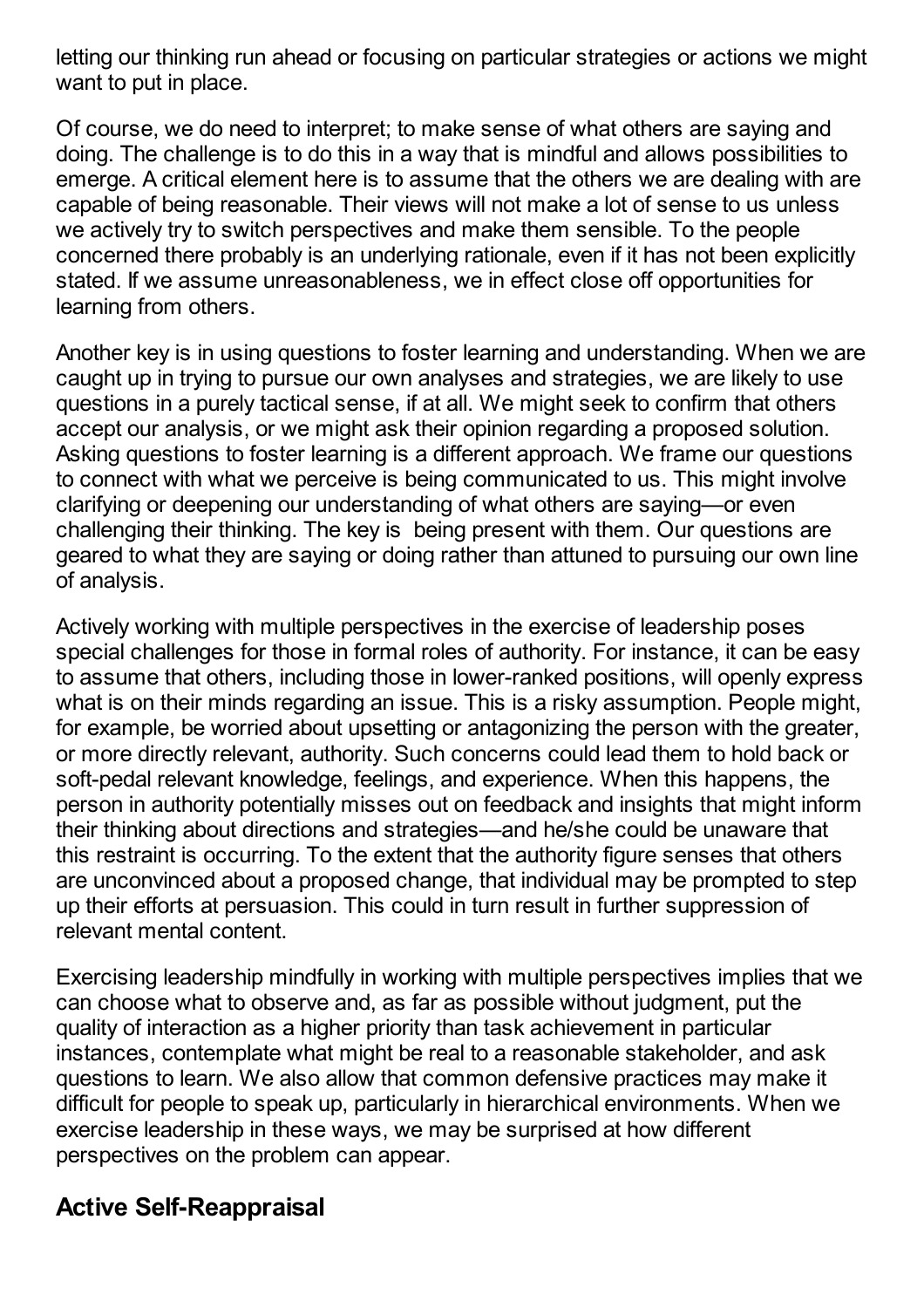Achieving shared and potentially creative understandings on an issue that concerns us requires at one level that we are open and responsive in particular moments to changes—however small or subtle—in the external environment. Equally important is that we are able to recognize and re-appraise our own perceptions and mindsets. We might like to think that we are open to self-reappraisal; but to what extent is this really the case? If our behavior makes sense to us, what would motivate us to reappraisal unless we believe that multiple truths may simultaneously exist?

Most of us, however, seek certainty. As a culture we suffer from an illusion of knowing. We have been led to believe that certainty exists, is comforting, and is the path to success. But certainty breeds mindlessness. Why notice if we already know? Things are always changing, however, and look different from different perspectives. When we are certain, we hold our perspective still and confuse the stability of our mindsets with the stability of the underlying phenomenon.

Our mindsets trip us up in other ways as well. We fail to recognize that our experiences condition us to see some things but not others. There is a selfreinforcing quality to this selective perception. When we search for information, we look for that which is consistent with our analytical approach and beliefs. We find what we expect to find. Contrary or unexpected information is frequently either not discerned or is rationalized away. One of the earliest demonstrations of this illusory correlation was a study we (Langer and Abelson, 1974) conducted in the early 1970s. Therapists saw a video of a person being interviewed. Half of those observing believed he was a job applicant; the other half believed he was a patient. Even these highly trained individuals were guided by their mindless expectations. Those viewing a "patient" saw a troubled person in need of therapy, while those viewing the same person thinking he was a job applicant saw him as well-adjusted. Essentially, we all see what we expect to see. When we mindfully loosen those expectations, we literally and figuratively see more.

Often we fail to take account of shifts in context. We uncritically apply experience learned in one situation without having regard to what is different or unique in the present circumstances. This may be because our expectations blind us to other possibilities, or because we are afraid of what change may bring, or because we are preoccupied with achieving our own objectives. Of course, achieving one's objectives is a basic requirement for success in virtually any organization. Many pressures, such as deadlines and accountabilities, reinforce a focus on getting things done. Yet, if most of our energy goes into single-mindedly achieving our goals, we can restrict our ability to recognize and respond to the new, including fresh information from the external environment and different possibilities forming in our minds.

At times when goal attainment is a primary concern, we tend to frame problems as separate and disconnected from ourselves. We see the problem as "out there," existing in isolation from the perceptions we have of it. It is likely that we regard others as causing the problem, as we are not acknowledging any personal connection with it. In these circumstances, we are prone to focus on strategies and solutions for overcoming the problem and to keep some of our thinking and analysis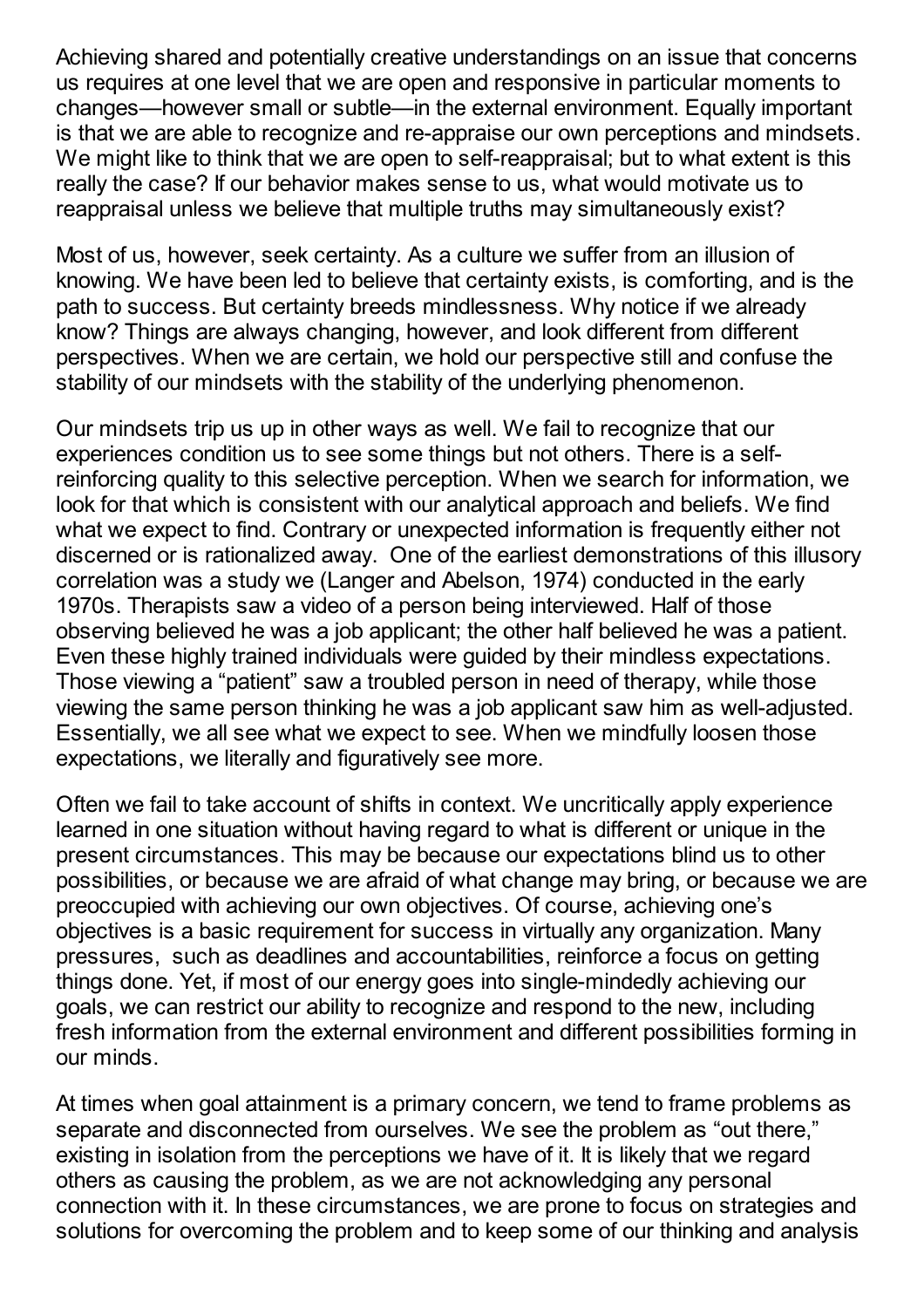under wraps. To declare our deeper thinking could be embarrassing inasmuch as we are contemplating actions or changes that are at least partly grounded in negative assessments of others. When we are concentrating on operating on the external environment, we can diminish our capacity for receptiveness and reappraisal.

Here is Michael from the golf club again, talking about his interpretation of the club's problems and the strategy he has in mind:

*Some of my colleagues have argued that our main priority in managing the club's finances needs to be cost cutting. But this won't enable us to save the club now. We have slashed costs over several years. Further cuts would only damage the club's fabric. We need to increase our fees or put on a levy. The other board members can't see how critical the situation is. I overheard two of them saying after the last meeting that I was "fixated" on bringing in a fee increase. I thought that was interesting, especially as they didn't say anything in the meeting. I'm going to have to bring in a consultant to demonstrate to them why a fee increase or levy is necessary.*

If others perceive us as fixed on a particular analysis or objective, or as guarded in what we say, they will probably be wary in what they communicate to us. The deep sharing of ideas and experience essential to building common understandings as a basis for enabling change on a contentious issue is unlikely to occur. The prospects are slim for new insights and fresh understandings. Blame and self-justification are more likely outcomes. Although we might function as if this were not the case, we invariably bring a rich array of assumptions, interests, feelings, and knowledge to the issues with which we are engaged. When we are mindful we notice, rather than judge harshly or accept uncritically, our own thoughts and feelings relevant to the issue. We still need to be actively focused on task accomplishment; but in particular moments we are also prepared to take a second look at our own thinking and to step outside our particular framing of the issue.

Michael was alert to the comments by the other board members about his being fixated on a fee or revenue increase. His own remark, in telling the story about the comments being "interesting," suggested he may also be aware of a shift in context here: that whereas he says he usually gets "some argument," in the most recent meeting most members sat there "in virtual silence." A challenge for Michael is to hold these perceptions in his awareness; to reflect not only on what the other directors might have been thinking but also on his own relevant thoughts and feelings, such as what he has been taking for granted with this problem, what he values in relation to it, what emotions he is experiencing, and what pertinent knowledge he holds but has not declared.

If Michael is able to contemplate the perspectives he brings to the issue, he may come to see that he is making assumptions such that there is no scope for cost reductions and that a fee increase will be acceptable to members. He might become clearer about what is important to him in this instance, such as ensuring the club's survival while not jeopardizing its essential resources; as well as about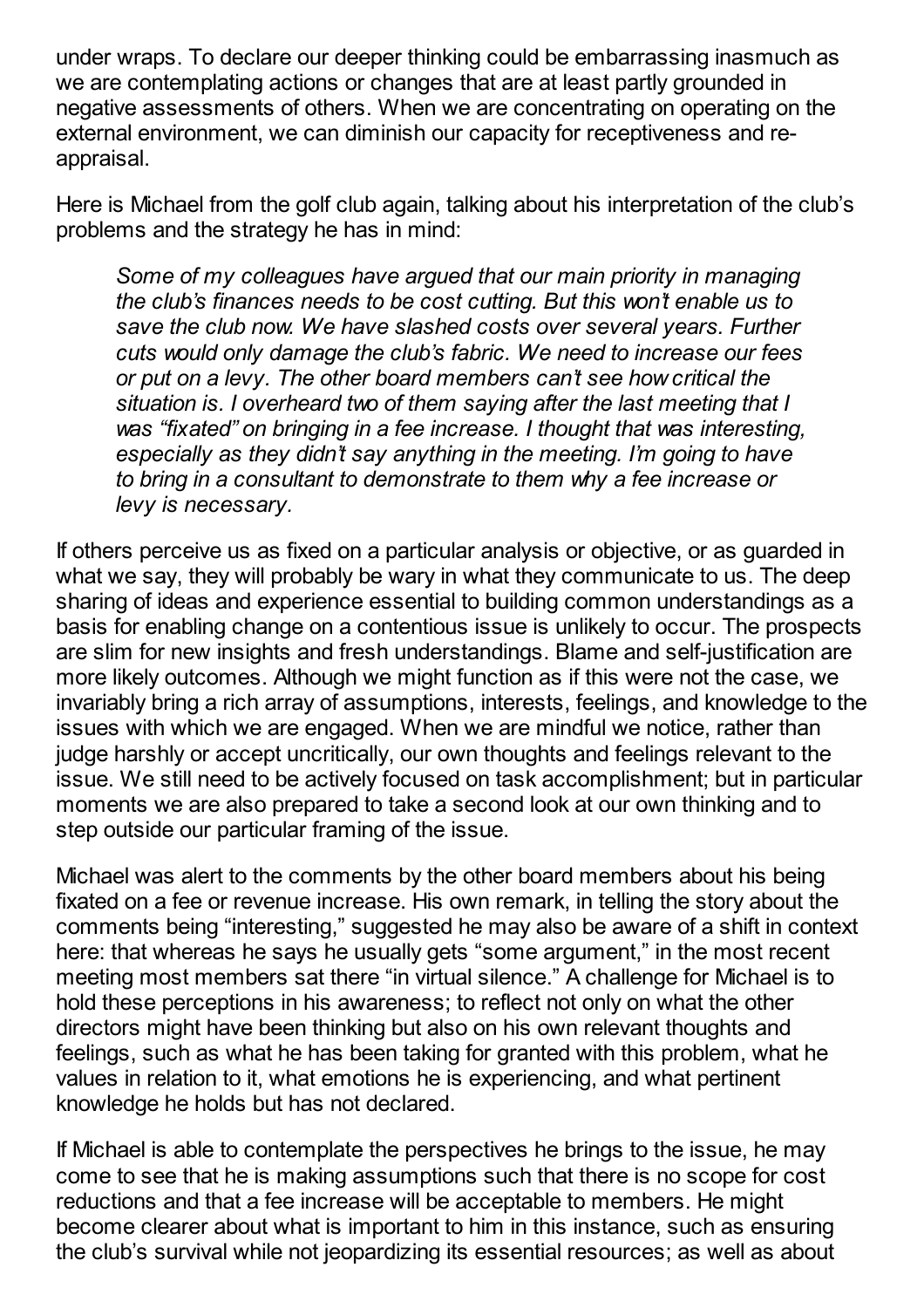what he is feeling, presumably including frustration that the other directors don't see the problem as he does. With some reflection on his own stance, Michael might discover that just as some of the other directors see him as "fixated" on the question of a fee increase, he is regarding other directors as preoccupied with costs and/or as incapable of engaging with the club's financial plight. Perhaps the issues have as much to do with the processes of interaction between the directors as with the substantive differences in their respective approaches to this issue.

Whenever we seek to exercise leadership mindfully with dealing with a contentious issue, a challenge is to be able to frame the problems at hand in ways that others can connect with the problems. This implies stepping aside from our own assessment and trying to see the issues as might someone who was looking in from the outside. Working in this way is difficult, but it can be done. When we succeed in stepping back from our own framing, we potentially open up possibilities for seeing the issues anew. We stand to give ourselves greater space to entertain complexity and to view the problem more holistically—with our own mental constructs as part of the equation. Regarding ourselves as actors rather than just as observers of the actions of others can help us to move away from externalizing responsibility and toward joint exploration. Prospective benefits include more intelligence applied to the problem and deeper, more nuanced, and more genuinely shared understandings about present realities and preferred futures.

Undertaking this work implies being prepared to engage in difficult conversations. Difficult communication is difficult mainly because we are afraid of being criticized or of looking foolish. Once we recognize that the actor's behavior makes sense from her perspective or else she wouldn't do it or think it, evaluation and fear of evaluation usually dissipates. Like so much else in leadership, making headway is largely a matter of how we communicate and, in particular, of how we use language.

## **Attentiveness to Our Use of Language**

Communication, particularly spoken communication, is central to most leadership frameworks. Typically the accent is on a leader communicating a vision to engage and enlist others or to enthuse and inspire them toward achieving the vision. The language called for tends to be that of persuading, coaxing, and inducing people to commit to a particular direction. The use of stories, metaphors, and appeals to emotion are commonly emphasized.

We don't reject outright such conventional approaches to thinking about leadership communication; we simply find them constraining. Here we describe three interrelated aspects of language use that we see as reflecting and supporting mindful leadership practice:

- Using language descriptively rather than judgmentally;
- Favoring conditional over absolute language; and
- Seeking to disclose some of what has been hidden, unspoken for us concerning the issue at hand.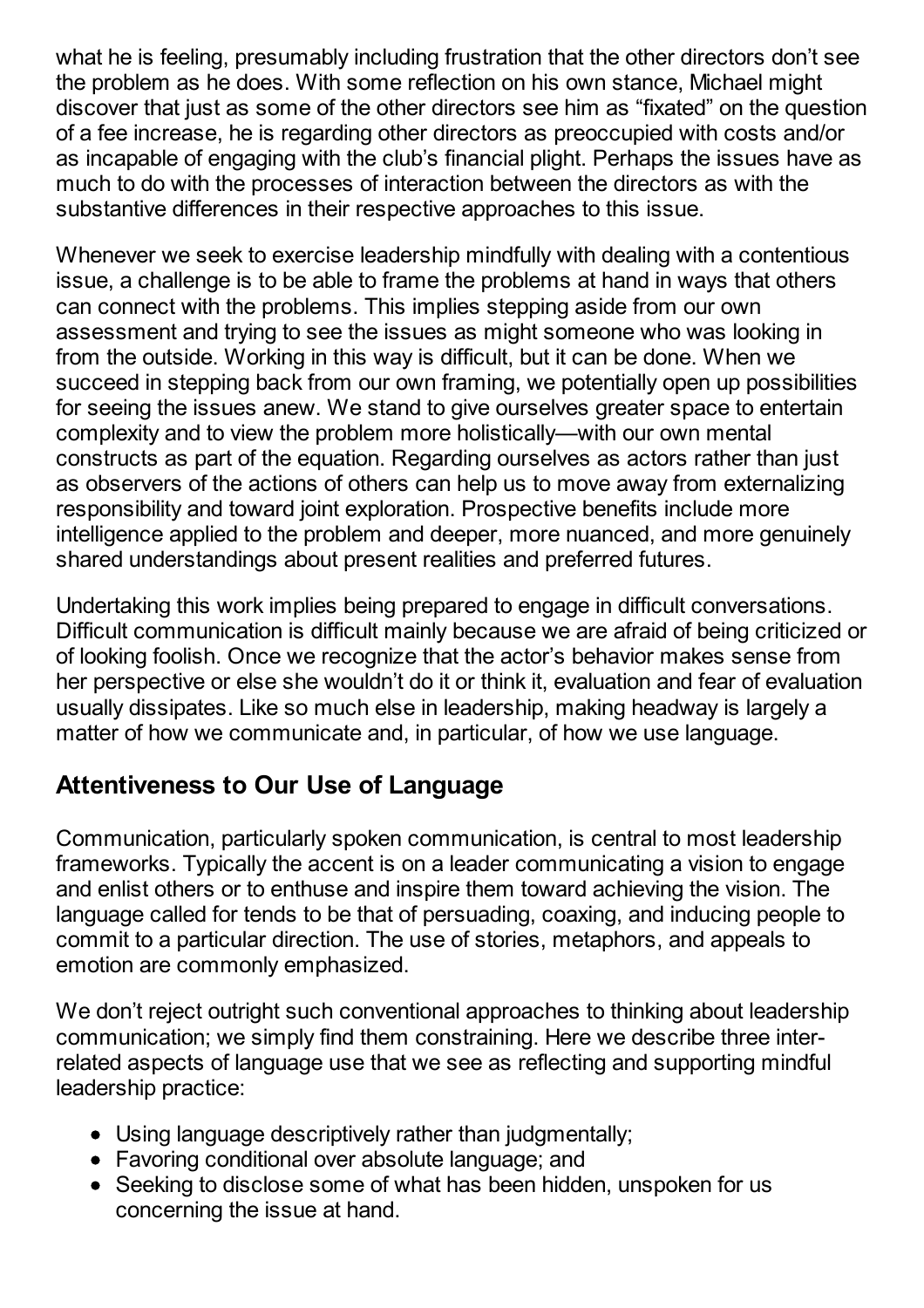#### *Using language descriptively rather than judgmentally*

To describe, in this context, is to speak to what we notice at particular points while refraining from judgment and holding our observations as open to response by others. We recognize that we may be discerning some things while others may be taking in different signals. Or others may notice much the same things as us but interpret them differently. The more we can differentiate what we observe directly from inferences and interpretations we make about our observations, the more we are potentially alert to the possibility of multiple perspectives.

We are likely to be in a judgmental frame of mind when we find ourselves relying on generalizations, stereotypes, and negative attributes of others. These forms of categorization might seem warranted for depicting reality in particular circumstances, but are we over-simplifying? Sweeping assessments, particularly negative ones, can be a convenient way of pushing aside experience or evidence that doesn't fit with our preferred analysis.

In the golf club story, Michael noticed that at the most recent meeting some other directors, who are experienced business people, said very little. He attributed this in part to them being "time-servers, on the board too long." If Michael were to declare this negative attribution to the board members, it is highly probable they would react defensively. An attribution like this is essentially untestable; and, as such—from the perspective of mindful leadership practice—is probably better let go. To be more mindful Michael could say something like, "I noticed that at the last meeting you didn't say much and that puzzled me, given that you are experienced business people. I wonder whether you share the assessment that you were quiet. If you agree, perhaps you could let me know some of your thinking as to what was going on for you?"

It is true that to speak in this way might make one feel threatened and vulnerable. Yet a level of safety for ourselves and others can be established by steering clear of adverse judgments, attributing to others the capacity for being reasonable in the particular circumstances, and speaking truly to what we discern directly. None of this is easy; yet it is possible if we make conscious choices to work in this way, and we persevere in our practice.

#### *Favoring conditional over absolute language*

Related to the idea of preferring descriptive over evaluative language is to speak in ways that are conditional or provisional rather than in absolutes. Expressions such as "in my view," "what I notice is," and "it seems to me" remind us that there are contending viewpoints. When we use absolute language, such as "this is the problem or" "they don't get it," we can fall prey to an illusion that the problem has a single analysis and path to resolution. On the other hand, conditional language helps prompt us to recognize ourselves as seeing part of the picture rather than having privileged access to an understanding of the whole.

Some might think the use of conditional language implies weakness or indecision.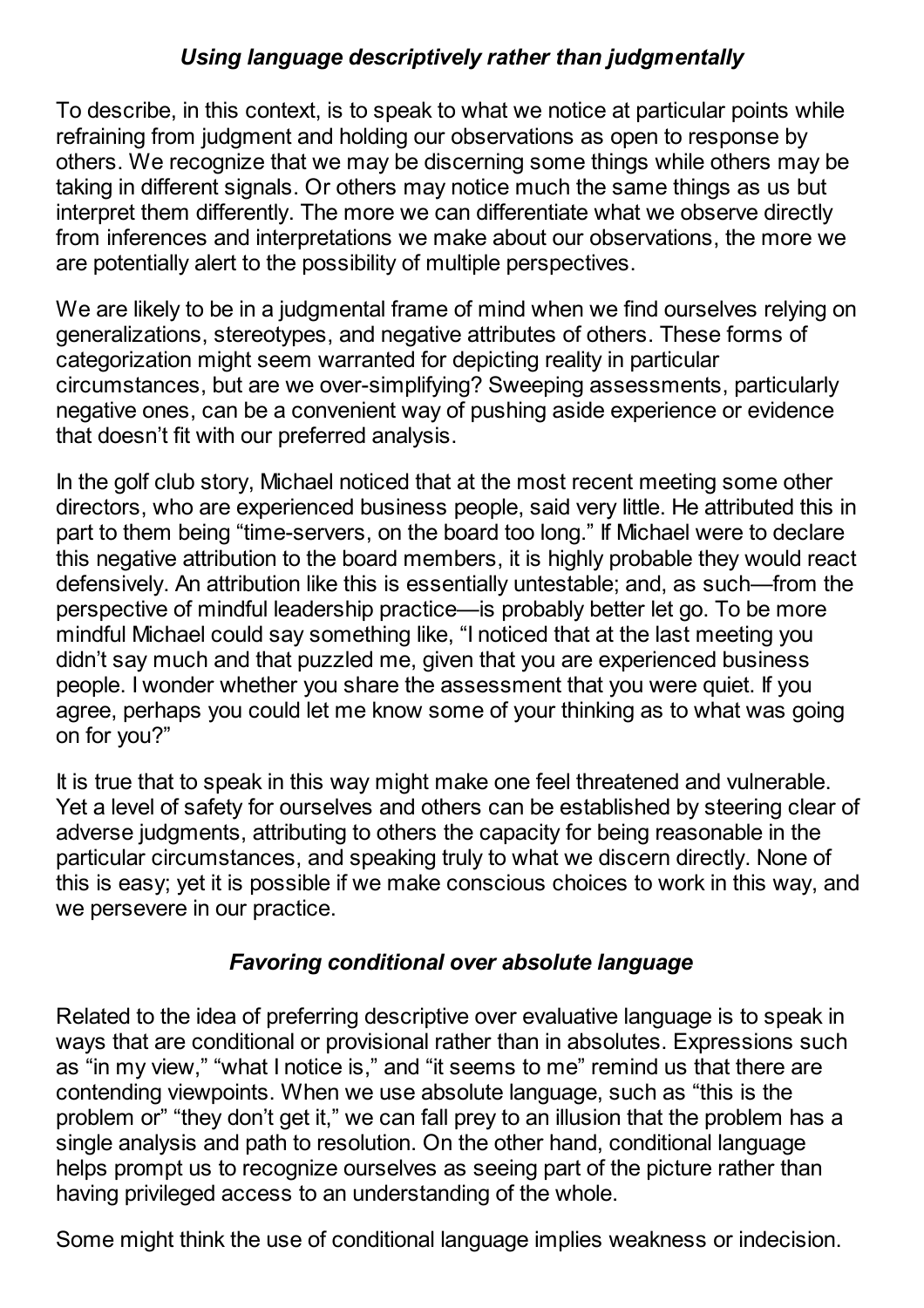That might be the case if we equate leadership with authority and executive decision-making, as no doubt some do. But recognizing in our speech the subjectivity of our viewpoints need not require that we surrender our own analysis and thoughts. Instead, we avoid holding our views too tightly; we put them forward confidently but stop short of certainty. To be able to do so, in our view, signifies strength in the practice of leadership.

#### *Seeking to disclose some of what has been hidden, implicit for us*

Disclosing in this context is a matter of voicing some of the pertinent content from our own implicit domain: assumptions, interests, feelings, or knowledge that we are aware of in our minds, or partly aware of, but have not spoken to directly or fully. This deep-reaching content, insofar as we can express it, potentially provides a valuable addition to the mental resources available for building shared meaning with a contentious issue. There is also a very practical reason for disclosing. If we seek to inquire into the realities that others see but hold back on our personal contributions, we might be seen by those involved as trying to manipulate them.

When we disclose mindfully, we describe our relevant thoughts and feelings and perhaps offer some insights into the basis of these. In speaking up, we are simply sharing—without adverse judgments about others and without undue selfjustification—to inform the conversation.

It can be hard enough to recognize and sort through our implicit assumptions, interests, feelings and knowledge. But expressing these to others makes for additional challenges. Will the things I say be misunderstood? Will my disclosures be used against me? What if I say too much? How will others react? What might that mean for me? A level of disclosing is crucial to mindful leadership practice. It is a visible representation of our recognizing a personal connection to the problem. The act of disclosing can put us in an uncomfortable place; yet without such efforts to speak up, we may find the changes we wish to see remain frustratingly out of reach.

## **Mindfulness and the Subject of Leadership**

Until now our concern has been primarily with mindful leadership practice at the level of the individual. We have suggested that becoming more mindful in our practice can help us to see problems more holistically and to speak with others in ways that can yield fresh, fuller, and more deeply shared understandings. Now we are about to pull the lens right back. We are shifting our attention to consider mindfulness and leadership at a more abstract level. Our focus in this section is on applying mindfulness concepts to the subject of leadership itself, with the aim of pointing to a fresh means of access for thinking about it.

With the vast array of leadership resources in existence, there is—at one level diversity in abundance. Yet, much of this material seems to share an underlying theme. The accent—implicitly at least—tends to be on questions relating to *who* actually exercises leadership, as well as on where the players are located in terms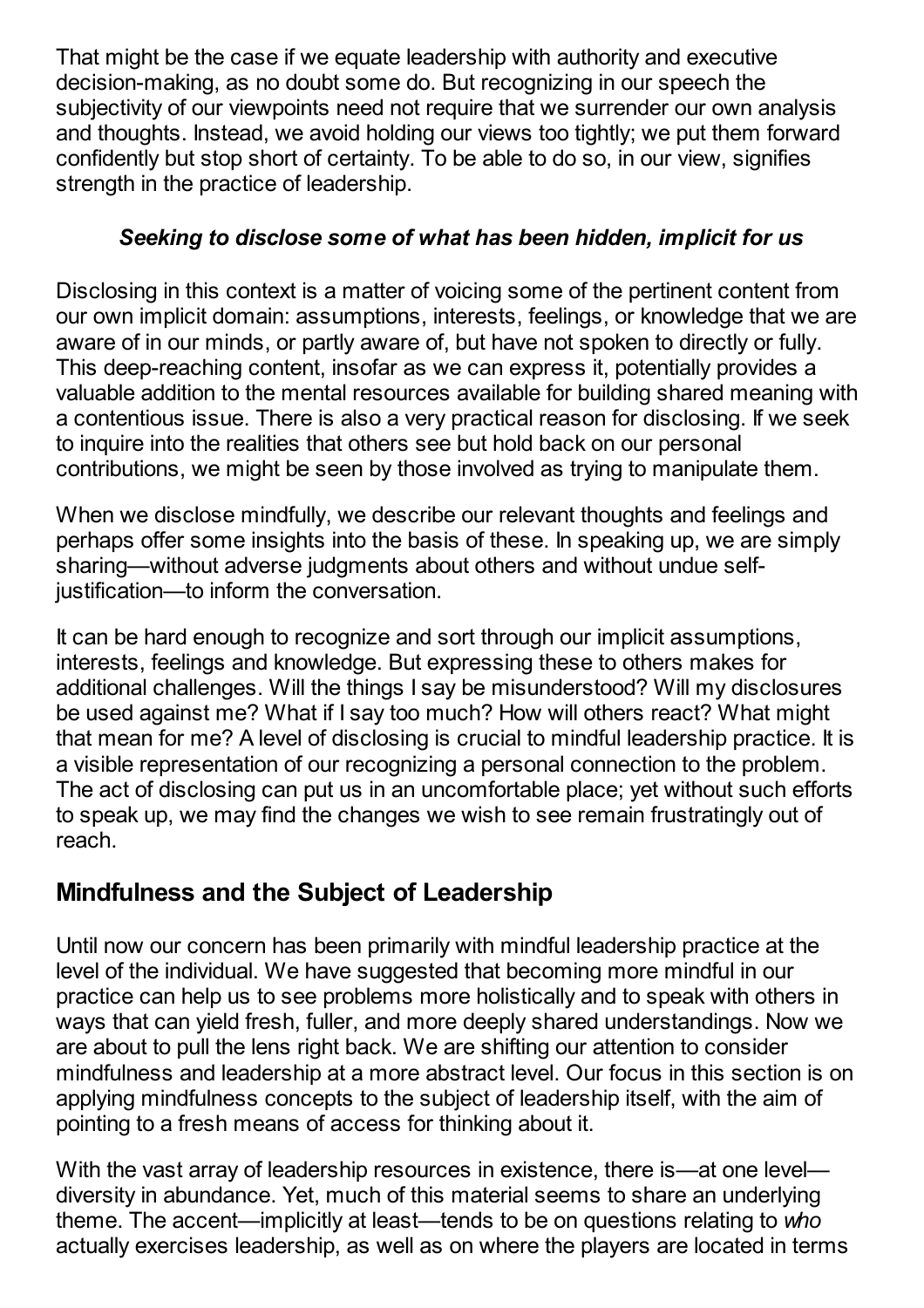of organizational role and context, and on the relationships and dynamics between them. In contrast, the nature of the leadership work being undertaken is often given relatively little attention.

Traditionally—as would be obvious to anyone with an interest in the field—leaders, usually people in positions of authority, have been at the center of most writing about leadership. This intertwining of leadership and leaders is so pervasive that the terms are often used as if they were interchangeable: "The leaders are meeting today." "The leadership group is meeting today." We can also see this equating of leadership with leaders in "leadership capability" frameworks. Many—perhaps most —of these could more accurately be said to describe desired leader *capabilities*.

The continued binding together of the terms leadership and leaders is hardly surprising. The combined efforts of a plethora of researchers, business schools, leadership development programs, instrument providers—as well as the media tend to perpetuate deeply held cultural assumptions that leadership is exercised by leaders alone, and leadership is necessarily what leaders do. Of course, leaders need to exercise leadership. We have no argument there. But to effectively equate leadership and leaders seems to us not very mindful. When we conflate the two terms in this way, we risk presuming that the only thing leaders do is leadership (leaving out things like management or executive decision-making) and that only leaders can exercise or contribute to leadership. We stand to miss out on much of the intelligence that others, who do not occupy elevated roles or who do not attract or comfortably wear the label of leader, can bring to making sense of, and enabling change with, contentious problems. Allowing that others can add to leadership action does not diminish the leadership contribution of leaders; it just recontextualizes it.

To be more mindful in using the terms leadership and leaders implies actively recognizing that they are overlapping yet also distinct. This is a matter of consciously exercising choice in our use of language. Most of us know that our selection of words can matter. We avoid using terms that perpetuate prejudicial attitudes toward groups in society. While mixing together the words leadership and leaders might not obviously cause anyone harm, doing so can blind us to other possible ways of comprehending leadership.

It is true that over the past decade or more many leadership scholars and authors have attempted to move away from the conventional leader-centeredness of the leadership literature. The direction has been largely toward including others under the leadership umbrella, including people sharing executive roles and taking on responsibilities for particular functions. Often, there is recognition that leaders cannot do it all themselves and that the particular strengths and expertise others bring can add value to leaders' contributions. In some schemas, the focus is primarily on the group as enacting leadership. In these, the stepping away from the individual leader becomes virtually complete.

Frameworks that seek to de-center the leader are presented variously under banners including distributed, shared, collaborative, and collective leadership. These terms are used in an assortment of ways. Even allowing for great variation in the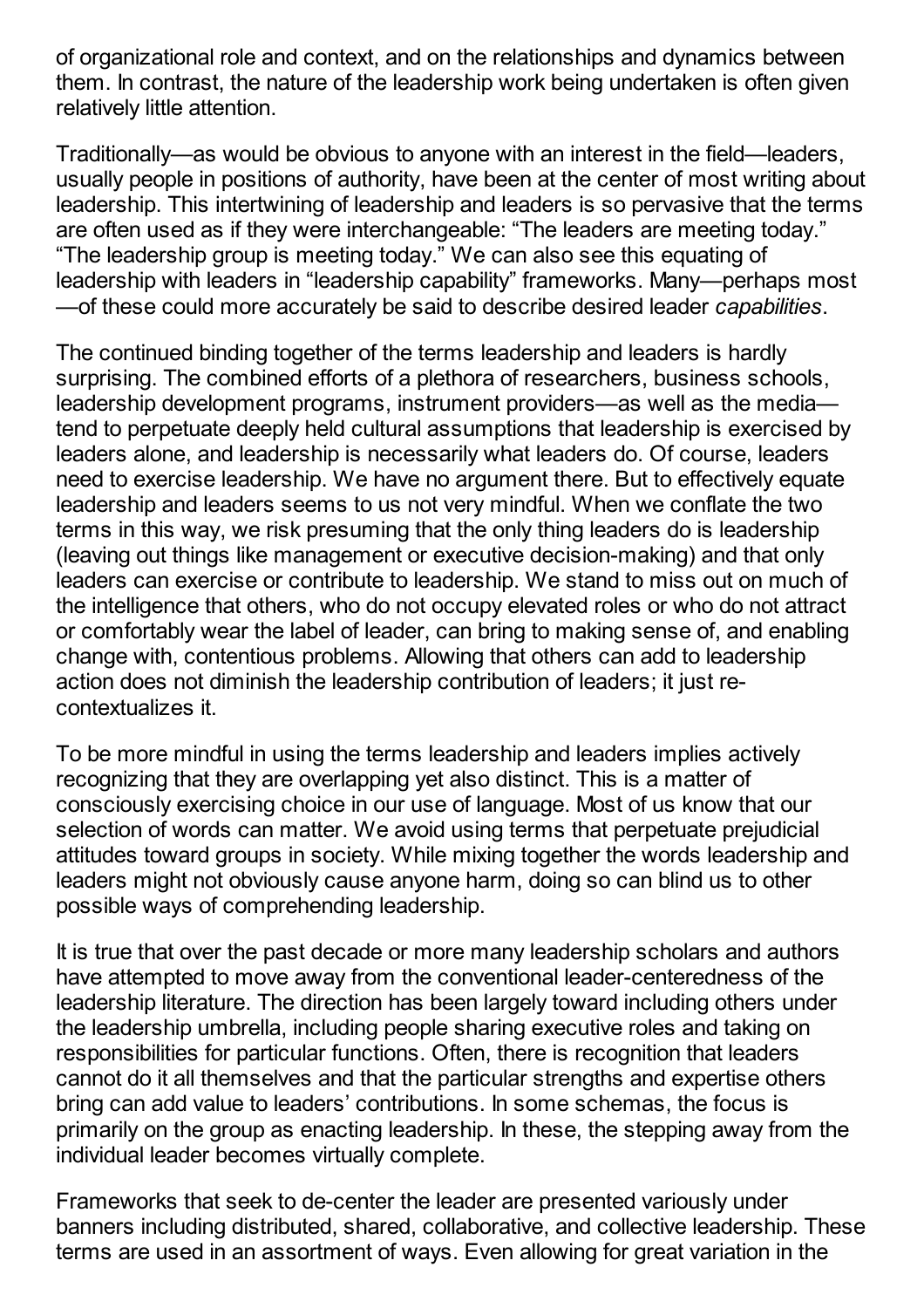frameworks, we think a question that needs to be asked is: How much of a move away from conventional constructs do these approaches actually represent? The spotlight on the individual leader may have been turned down, but our impression is that there remains at least an undercurrent of concern with pinning leadership to people or groups, however disparate such groups may be.

Take the notion of distributed leadership, for example—a topic on which there is now quite a developed literature, particularly in the education sector. To us the term "distributed" implies, or at least suggests, some things about the nature of the leadership under consideration. One is that leadership has primarily to do with roles and responsibilities that someone in an executive role distributes, parcels out, or allocates. Admittedly, it may be that the initiative comes from the other direction and people further down the hierarchy step up to take on particular responsibilities. Yet some level of endorsement by formal leaders is still implied in the term distributed.

Essentially, the problem as we see it stems from the conflating of leaders and leadership mentioned earlier. Instead of leadership referring to the topmost roles, now it is broadened to include other actors. Leadership is still attached to people; the only change is that more people are included in the role of leader. There is nothing in the expression "distributed leadership" that implies the kind of in-themoment building of shared meaning with contentious issues that we see as being pivotal to the practice of leadership.

Let's now briefly consider another emerging term in the leadership literature: collective leadership. Whereas the term distributed leadership suggests a backing away from putting the leader at the center of leadership, collective leadership—at least in some forms—can represent a full scale retreat from highlighting the leader. From this perspective leadership is centered in group and organizational processes as members endeavor to make sense of the situations they find themselves in and take action.

The danger we see is that the desire to counteract the traditional emphasis on the individual leader can lead to a rejection of anything that smacks of individual contribution. Leadership can come to be framed in binary terms as a matter of group or individual effort. As we see it, mindful leadership practice implies both individual and collective components. Our emphasis is on in-the-moment interventions by individuals contributing to the building of shared meaning in a group about a contentious problem. Those interventions can come from any, or multiple, contributors. Formal leaders do contribute significantly in enacting leadership; but so do other people, and not just in a conventional leader-follower formulation. It is an open question as to where actual interventions originate when working through a particular issue.

If we were to start from conventional concerns—expressed or implied—as to who undertakes leadership, we would be unlikely to end up with the kind of hybrid approach we are proposing, with both individual and collective components. To say both individual and collective contributions is not a neat, satisfying resolution to the question of "who."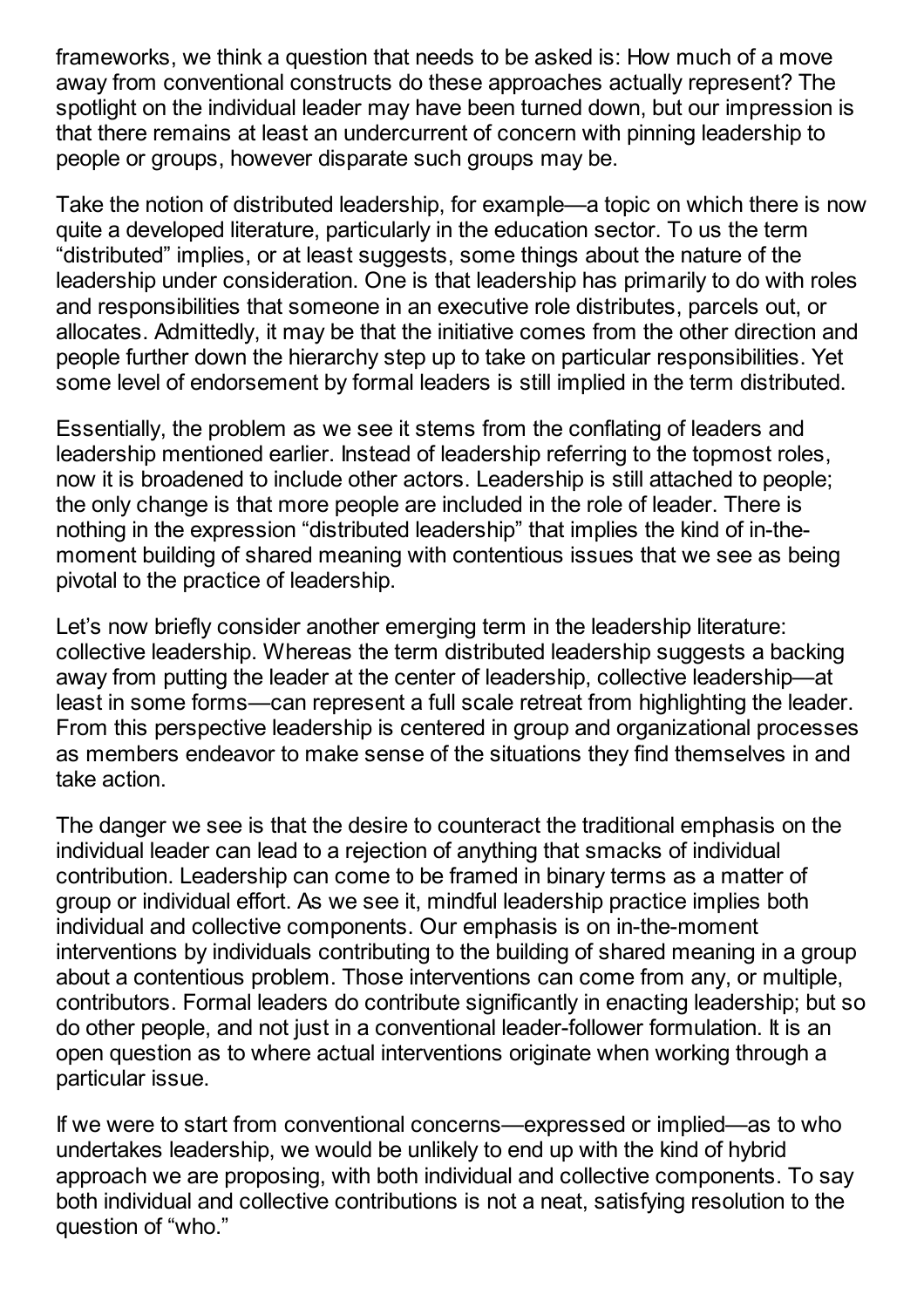## **Perhaps What Is Needed Is a Different Question**

In drawing our attention to possibilities, mindfulness implies that we consider the extent to which we could be acting in order to direct our attention toward only some facets of an issue to the exclusion of others. Here we might ask whether an overarching concern with questions concerning the people and relationships involved in the exercise of leadership is in effect masking, shielding from view, a possibly equally important but rarely glimpsed means of understanding the topic. The alternative way that potentially opens up this different form is not to begin with questions about the "who" of leadership and associated matters, but with the "what for." What is the purpose of leadership? What is it for? What difference can it make?

Obviously, the purpose of leadership can be defined in different ways: to enable change, to point people in a desired direction, or to modify behavior. Our own framing emphasizes the core purpose of leadership as having to do with building shared meaning for the purpose of enabling change to deal with contentious problems. It may be possible to muddle along and achieve some degree of shift with a contentious problem through applying strategies and fixes; in effect, through managing the problem. But making substantial headway requires leadership.

Whichever way its purpose is defined, we contend that leadership always involves engaging with contentious problems, whether or not the contention is recognized. When a leader seeks to motivate others toward a vision, contention is implied; inasmuch as some people presumably have different ideas as to what is required. When members of a group are said to be resisting a needed change, we can again presume differences of view—albeit possibly unsurfaced.

Our aim here is not to dispatch other frames for understanding leadership, though obviously we are offering a degree of broad critique. Our prime concern is to expand the study of leadership; to open up space for considering leadership from a standpoint that starts from considerations of the purpose of leadership rather than from concerns about people, roles, or relationships.

Beginning with the proposition that leadership almost always implies engaging with contentious problems to bring forth change, we put forward a number of further propositions that, in effect, bring together—and in some ways extend—the main themes we have explored here. We contend that mindful leadership practice implies the importance of:

- Drawing on both explicit and implicit aspects about current realities and preferred futures to build shared understanding regarding a contentious problem
- Engaging the hidden intelligence available in various stakeholders in order to understand and make sense of multiple perspectives
- Working to eliminate perverse patterns and practices of defensive behaviors that arise in efforts to elicit hidden intelligence, being aware that we also have these defensive patterns and practices
- Eliciting contributions to leadership action from any individual or group with an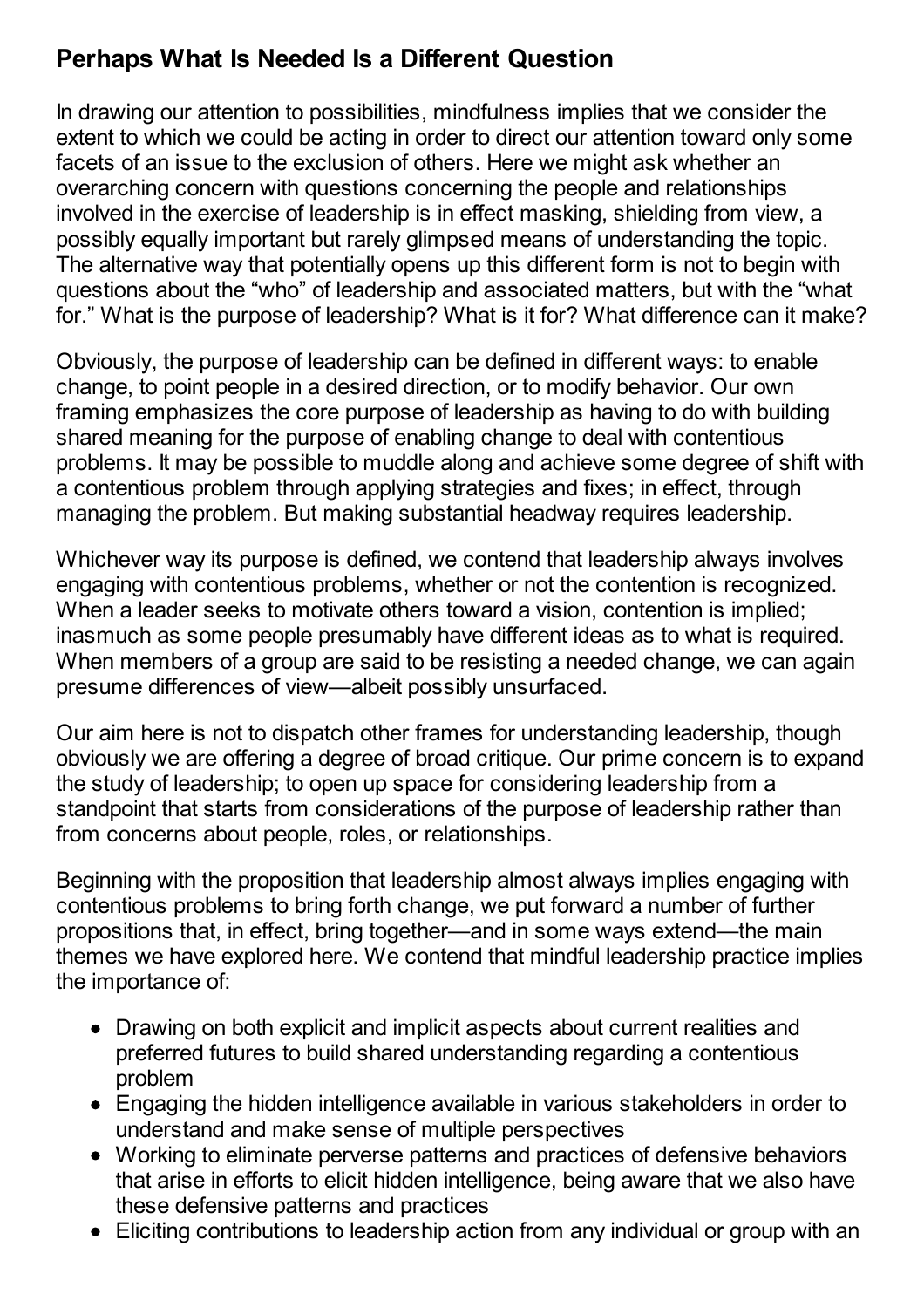interest in the issue at hand

- Being aware that those seeking to exercise leadership can never have a monopoly on relevant knowledge and that they bring their own partly or fully unconscious beliefs, interests, values, and assumptions to issues
- Elevating the quality of the interaction above concerns for task achievement in particular moments
- Accenting deep listening—noticing without a rush to conclusion, contemplating other perspectives while presuming reasonableness, inquiring into implicit aspects, speaking up in ways that emphasize description and conditional language including elements of personal disclosure, and framing understandings of current realities and desired futures that can be held out for testing with others
- Releasing energy for change by enabling intrinsic motivation in all people rather than looking to a leader to motivate and enthuse
- Observing, reflecting, practicing, and asking the right questions in order to develop proficiency in this form of leadership. Rather than asking, "Am I a good leader?" a key question is, "How well am I intervening with the issues that concern me?"
- Holding the terms leader and leadership mindfully as overlapping but distinct constructs. While the work of leadership in establishing shared meaning for change potentially has individual and collective components, the role of making decisions as to ways forward often rests with an individual formal leader.

We have suggested – particularly through the golf club story – that conceiving of leadership in terms of building shared meaning to enable change with contentious problems has practical as well as more theoretical implications. Imagine that Michael at the golf club is able to be more in-the-moment in his interactions with the other directors, open to their views as to the club's financial problems, and capable of recognizing and holding out some of his own germane thoughts and feelings in ways that invite response. If so, he may be better able to work with the directors to get to a common appreciation of the nature of the issues facing the club and of the shift that is necessary to achieve. If he and the others can get that far, they may stand a much better chance of putting into place strategies to turn the situation around.

Similarly, those of us interested in the study and practice of leadership may find we make much greater headway if we are able to broaden our appreciation of possible avenues for approaching leadership. It is a step in this direction even to just hold out and examine the prospect of leadership as being grounded in action to enable change with contentious problems. Such openness to possibility is the crux of mindfulness in thinking about, and practicing, leadership.

#### **Notes**

For an outline of mindfulness in the context of therapeutic practices see the article by Rosaria (Ria) Hawkins, "Mindfulness Matters" in the June 2011 edition of *Integral Leadership Review.*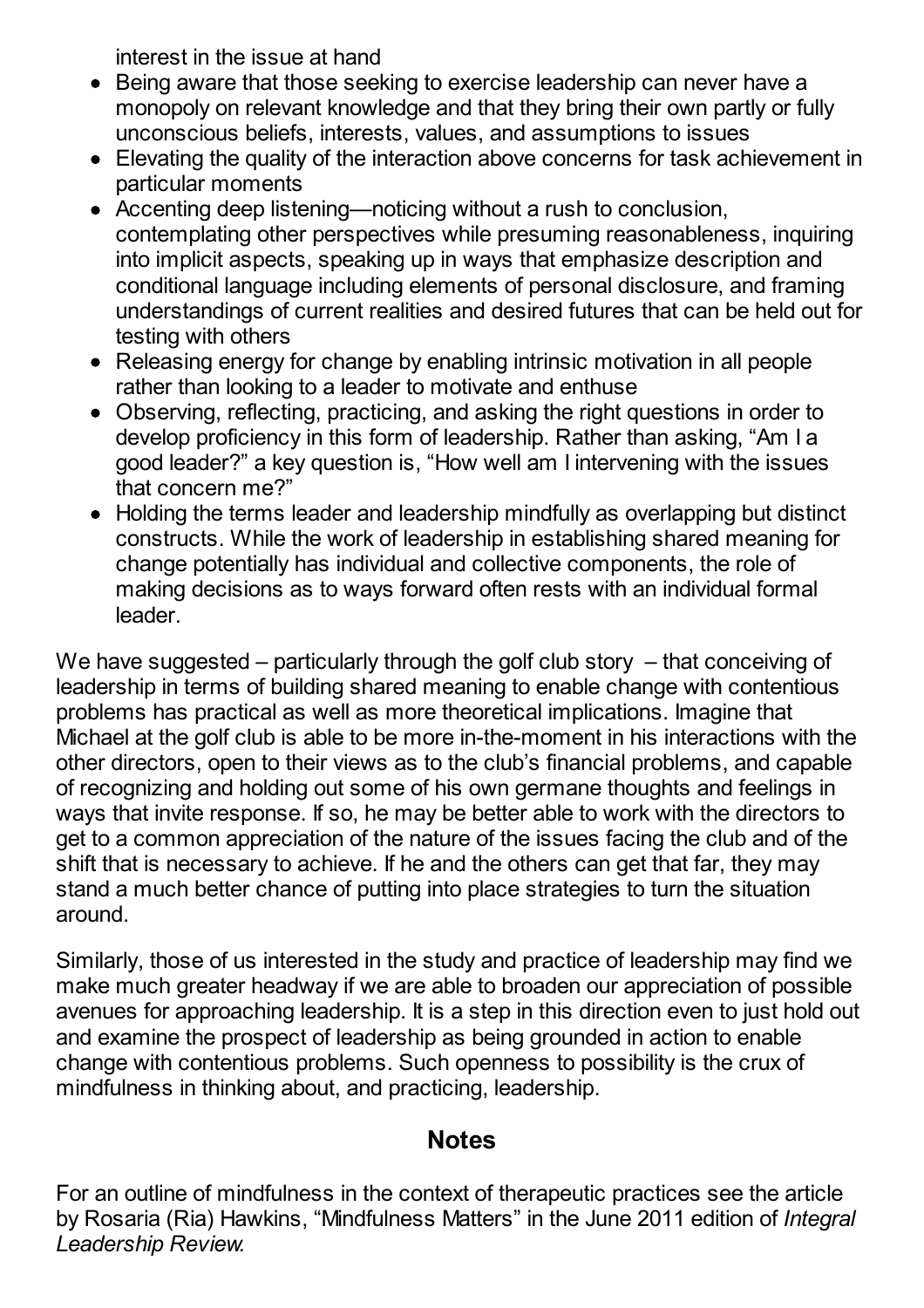The notion of multiple perspectives was introduced in Ellen Langer's book *Mindfulness*, (1989 Addison-Wesley: Reading MA) as "More than one view," Chapter 5, pp. 68–72. Ideas informing the "Active self-reappraisal" section " were discussed in *Mindfulness* under the headings, "Creating new categories" (pp. 63–66) and "Welcoming new information" (pp. 66–68).

The research findings on therapists assessing a person as a "patient" or job applicant are presented in: Langer, E and Abelson, R 1974 "A patient by any other name…: Clinician group differences in labeling bias," *Journal of Consulting and Clinical Psychology*, 42: 4-9.

For more on "Attention to use of language" see Ellen Langer's *Counterclockwise* (2009 Ballantine: New York) esp. Ch. 6, pp. 97–99. See also Don Dunoon's *In the Leadership Mode* (2008 Trafford: Victoria BC) esp. Ch. 9.

As an example of a conventional leadership formulation emphasizing a leader communicating to engage and inspire others, see Kouzes, JM and Posner, BZ 2002 *The Leadership Challenge*, *Third Edition*, Jossey-Bass: San Francisco, CA.

For a discussion of assumptions implicit in conventional framings of leadership, see Don Dunoon's *In the Leadership Mode*, especially Ch. 1. Leadership as involving inthe-moment interventions to help build shared meaning to enable change with contentious problems is discussed in Ch. 2 (and subsequent chapters).

As to the tendency, mentioned in the concluding section, to conflate the terms leadership and leaders, Joseph Rost in *Leadership for the Twenty First Century* (1991 Praeger: Westport, Connecticut) reviewed the pattern of development of leadership theories over the decades. A tendency he noticed was for leadership scholars to fail to differentiate the terms "leadership" and "leader." (See pp. 27, 43- 44, 58, 134)

Sources emphasizing more collectively-oriented approaches to leadership include: Raelin J 2011 "From leadership-as-practice to leaderful practice" *Leadership* 7(2) 195-211; and, Crevani, L Lindgren, M and Packendorff J 2010 "Leadership, not leaders: On the study of leadership as practices and interactions" *Scandinavian Journal of Management* 26 77-86.

In the final section we referred to "managing" a problem as being different to undertaking leadership. The leadership-management relationship is discussed in Ch. 4 of Don Dunoon's *In the Leadership Mode*. Both leadership and managementoriented actions can be taken with contentious problems. We act in the "management mode" in particular moments when we focus our attention on the explicit, tangible aspects of a problem, when we give priority to task achievement over building deeply-shared understandings, and when we act with legitimacy deriving from the authority (positional or otherwise) that we bring to the situation.

The case story involving Michael and the golf club was introduced in Don Dunoon's *In the Leadership Mode* (Ch. 9).